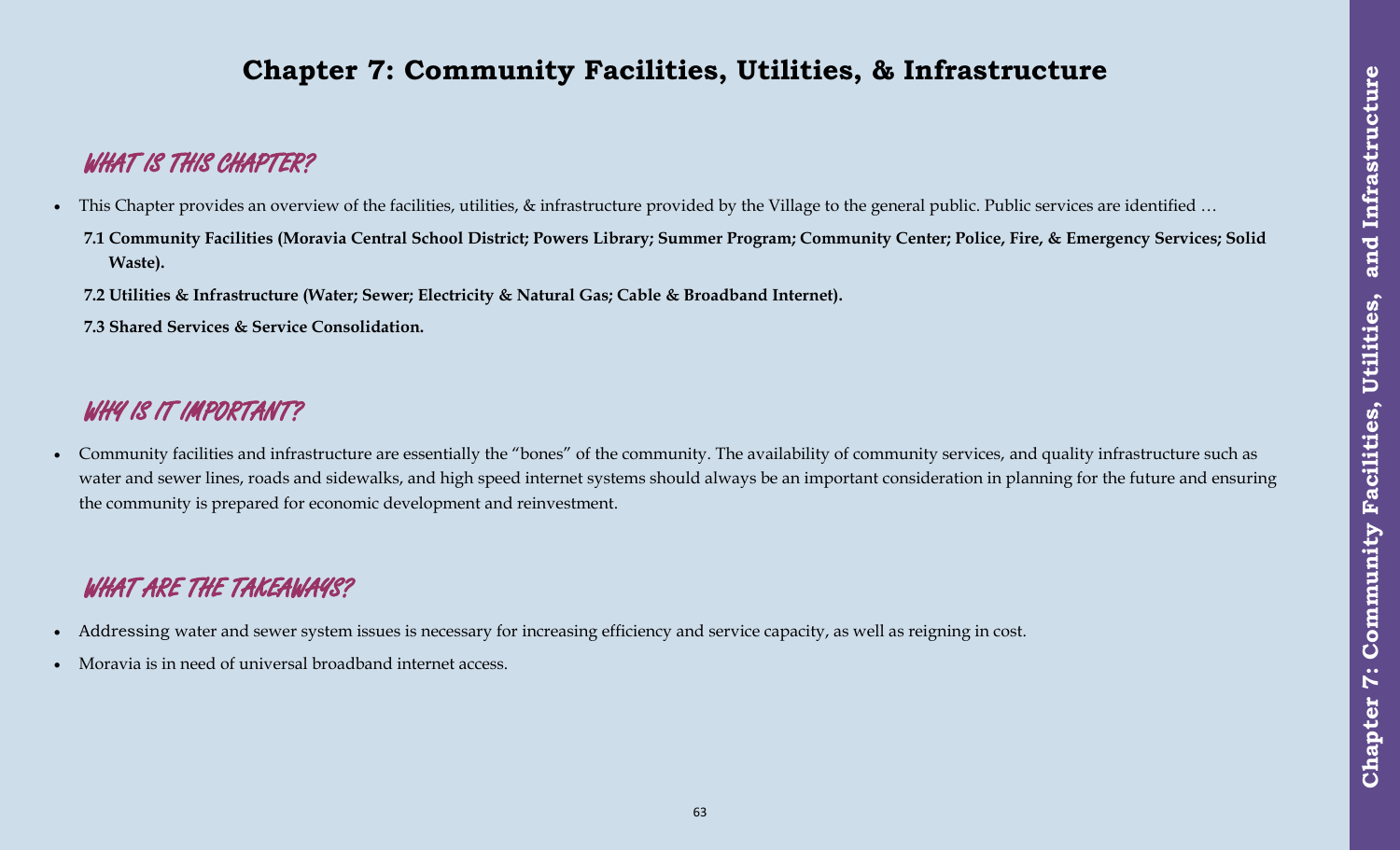## **7.1 Community Facilities**

### **7.1.1 Moravia Central School District**

The Village of Moravia is served by the Moravia Central School District, which encompasses the towns of Moravia, Locke, Niles, Sempronius, and parts of Summerhill, Venice, and parts of Scott and Skaneateles. The Village is also home to the two campuses that comprise the school facilities: the Millard Fillmore Elementary School at 24 South Main Street, and the Moravia Middle and High School at 68 South Main Street. In addition to providing excellent public education opportunities to area youth, the district maintains several ballfields, a walking track, and tennis courts, as discussed in the *Recreational, Cultural, and Historic Resources* chapter.

The Moravia Central School District is guided by their 2018 -2021 Strategic Plan which outlines its mission, beliefs, priorities, and strategies for the next four years. The district had a total enrollment of 923 students for the 2017 -2018 school year.

#### **7.1.2 Powers Library**

Moravia is served by the historic Powers Library, a branch of the Finger Lakes Library System, located at 29 Church Street. The library is the oldest building in New York State in continuous use as a library. The historic facility opened in 1883 upon donation of Dr. Cyrus Powers' personal collection of 3,342 books and construction of the facility. In addition to traditional educational, informative, and entertainment services, the Powers Library provides computer work spaces, high -speed internet access, printing, craft areas, and loaning of Wi -Fi hotspots and Empire Park Passes. Given the wide range of services, the Powers Library clearly plays a vital role in the community.

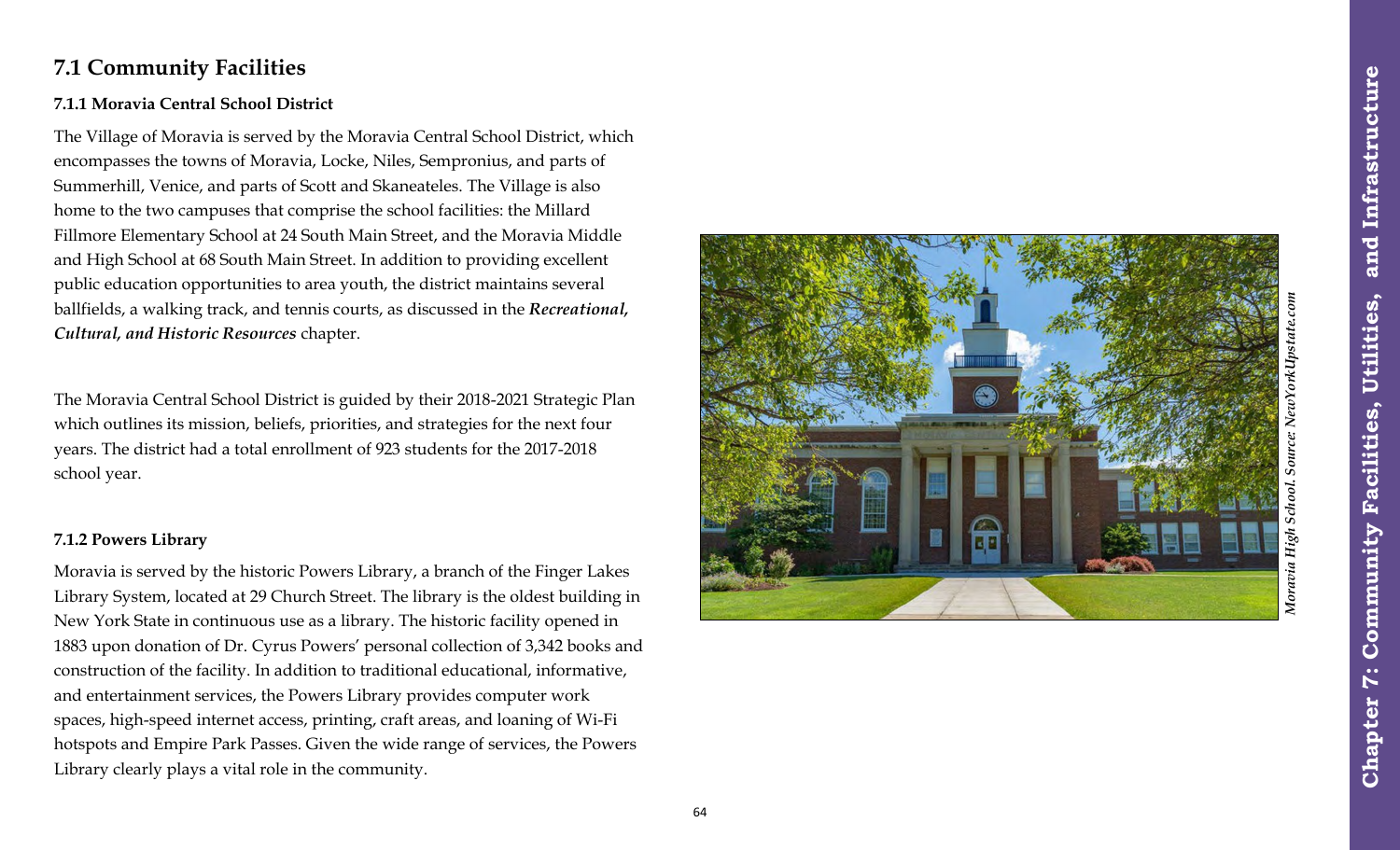#### **7.1.3 Summer Program**

For several decades, the Town of Moravia has managed a Summer Recreation Program at Fillmore Glen State Park. The six-week program is available to kindergarten through sixth grade students living within the Moravia Central School District. Approximately 200 children attend each year. Until recently, the program was supported by a Town budget appropriation with contributing funds provided by the other municipalities in the eligible area. Due to budget constraints, the program has been abandoned. If area residents seek to continue this program, efforts will have to be made by the other entities and community residents to identify alternative funding sources and programming, such as private or public grant funding.

#### **7.1.4 Community Center**

Currently, the area does not have a community center or fitness center. Instead, the community primarily utilizes the school facilities for recreation when they are available or uses the fire hall for meeting spaces. A stand-alone community center which offers meeting spaces in addition to recreational opportunities would be a strong asset to the community. Several underutilized or vacant properties in the central business district or gateway areas could be appropriate for reuse as such.

#### **7.1.5 Police, Fire, & Emergency Services**

The Moravia Volunteer Fire Company provides fire protection to the approximately 4,000 residents in the Village and Town of Moravia. Their first due response area is 30 square miles surrounding their headquarters in the Village. This response area includes the Moravia schools, manufacturing facilities, businesses, a nursing home, senior housing, Fillmore Glen State Park, and the Cayuga Correctional Facility. The department has approximately 58

active volunteers and is part of the 911-dispatch system that serves Cayuga County. The department's services include fire, hazardous materials, basic medical, and technical rescue response.

The Village and surrounding towns (Moravia, Locke, Sempronius, and Niles) are also served by the Four Towns First Aid/Ambulance.

The Village of Moravia is served by the Moravia Village Police Department, which employs five part time officers. The department office is located at 22 Central Street. County Sheriff staff also provide supplemental protection.

#### **7.1.6 Solid Waste**

Garbage removal in the Village is contracted with Casella Waste Services and resident cost is rolled into the tax bill. The Village also coordinates spring and fall cleanup days for removal of bulky items.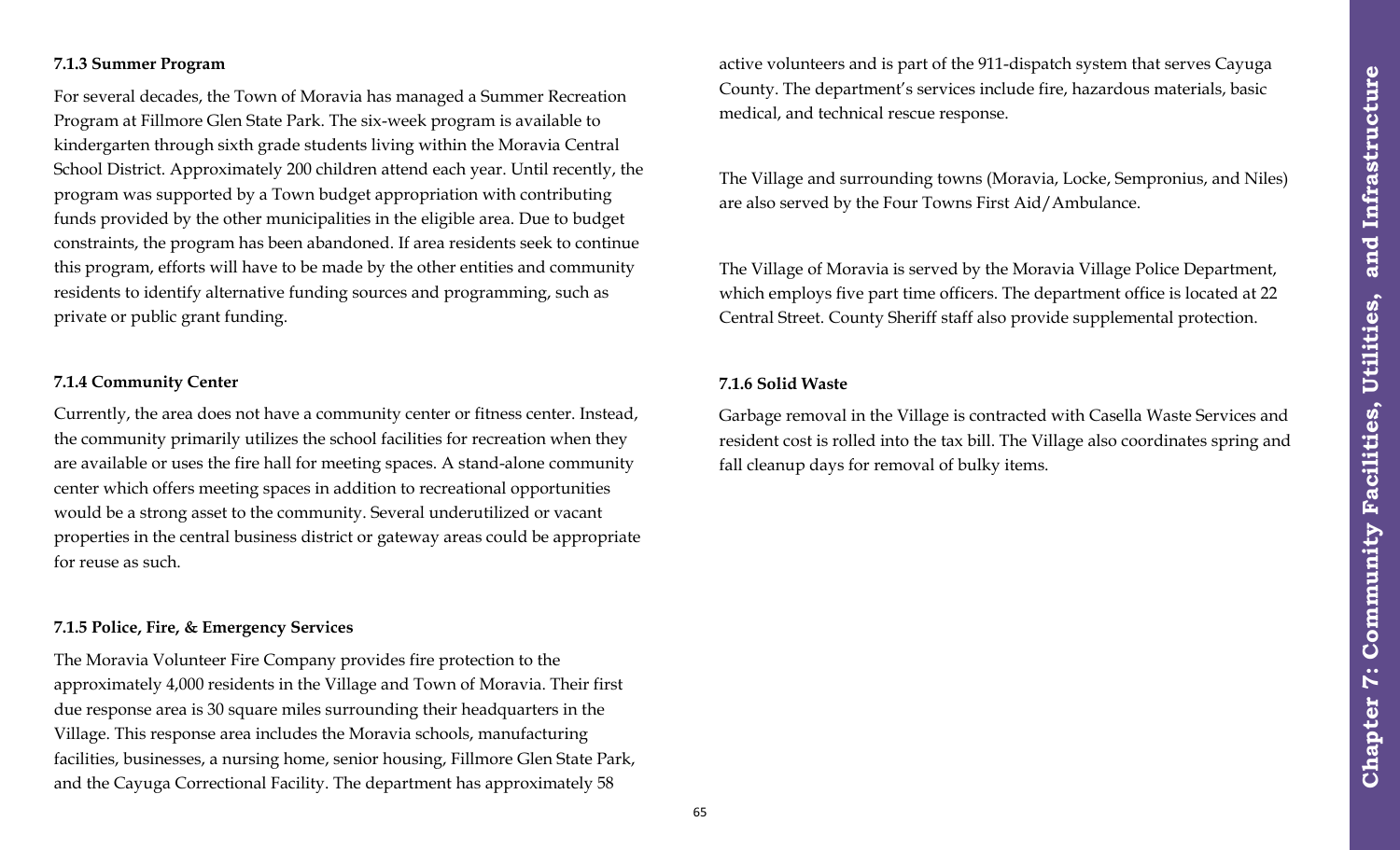## **7.2 Utilities and Infrastructure**

#### **7.2.1 Water**

The Village of Moravia's water supply is drawn from a confined aquifer located on the west side of the Village. The intake consists of three wells, where water is chlorinated automatically by chlorination equipment. This water supply serves nearly 2,950 individuals on 568 accounts in the Village and the Montville (including the Cayuga County Correctional Facility) and Glenside (including Fillmore Glen State Park and Glenside Diner) areas of the Town.

The vast majority of these pipes, however, are old and in need of being replaced. Leaks account for significant water loss each year, and, despite New York Leak Detection conducting an assessment to identify leaks that the Village repaired a few years ago, the problem persists. Ensuring that these leaks are corrected is an important step toward eligibility for state grants covering other infrastructure improvements.

### **7.2.2 Sewer**

The Village's sewer system serves 1,723 residents, several commercial and industrial uses, and the Cayuga County Correctional Facility. The waste water treatment plant is located on Aurora Street, near the western boundary as, after pollutant removal, the Owasco Inlet is the receiving water body. The plant is near capacity and upgrades should be considered if the Village seeks to expand the system. Additionally, the impaired status of the Owasco Inlet makes effective pollutant removal critical.

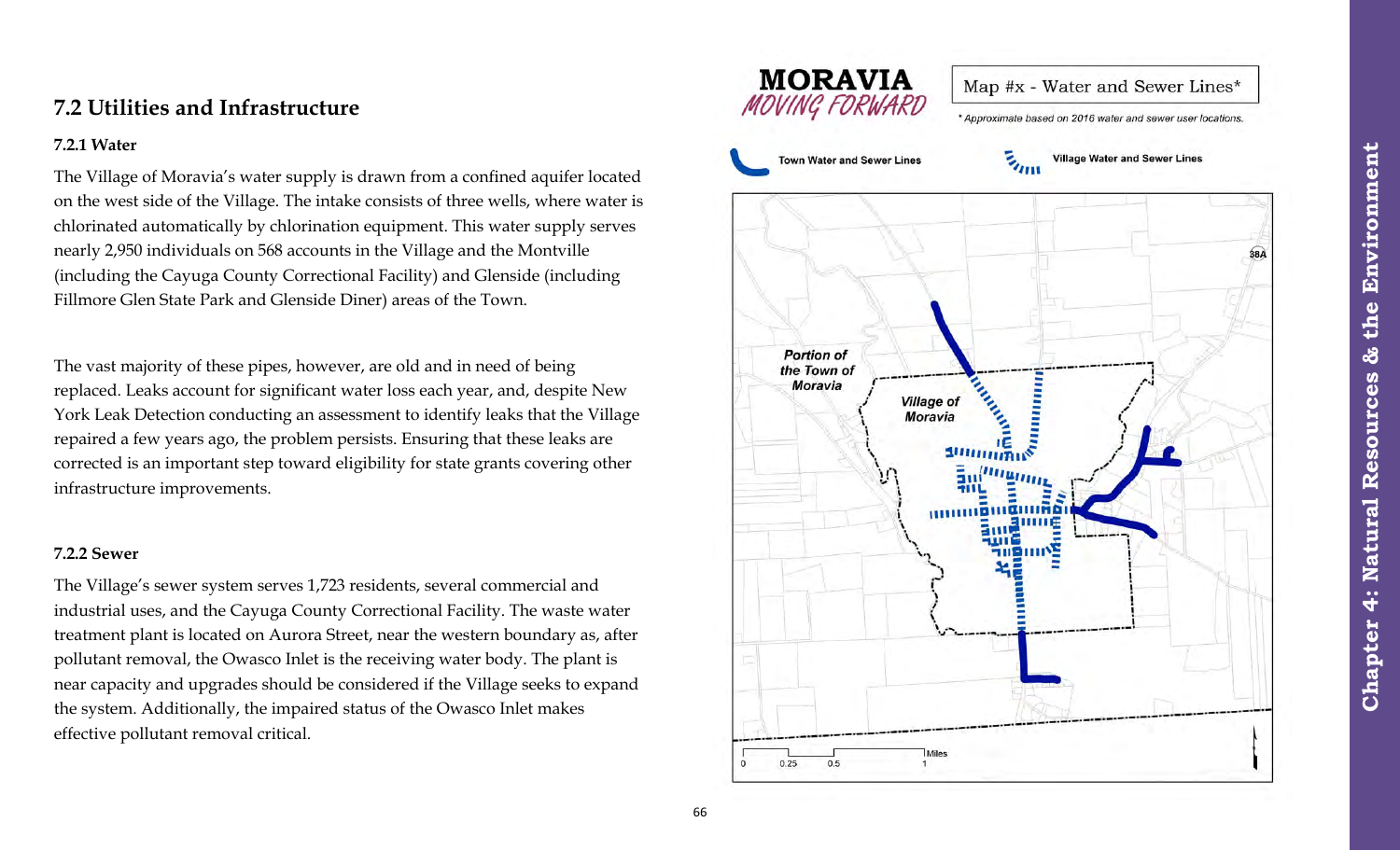The chart to the right detail fee rates for water and sewer services provided by the Village.

### **7.2.3 Electricity and Natural Gas**

Electricity and natural gas are provided by New York State Electric and Gas Corporation (NYSEG). In an effort to invest in clean, renewable energy and provide competitive rates, NYSEG offers a community solar program. Program subscribers pay the solar community directly at a reduced rate, who then pays the NYSEG bill.

Many people assume that NYSEG's primary electricity source in the region is the Cayuga Power Plant, a 306 mega-watt coal-fired plant located in Lansing. In reality, coal plants amount to a fraction of the electricity produced in the NYSEG service area. A diverse group of sources, most of which are located outside of the local area, contribute to energy production, including from natural gas (47%), nuclear (28%), hydroelectric (13%), and wind (5%). For a more detailed review, refer to the *Energy and Sustainability* chapter.

### **7.2.4 Cable and Broadband Internet**

An additional component of public infrastructure that has become increasingly important is access to reliable broadband internet service. Like other communities in Cayuga County, the Village does not have sufficient and widespread access to high-speed internet. As a result, many residents have relied on the Powers Library for internet access, placing a greater burden on the facility. This can also be an inconvenience on residents, particularly in a time of national health crisis when individuals are expected or required to conduct business and commerce remotely at home. Improving access would enable the

| Type of Water Charge      | <b>Rate per Thousand</b> | <b>Minimum Usage</b>      |
|---------------------------|--------------------------|---------------------------|
|                           | <b>Gallons</b>           | <b>Charge per Quarter</b> |
| Inside the Village        | \$3.50                   | \$21.00                   |
| <b>Glenside District</b>  | \$5.25                   | \$31.50                   |
| Other Outside the Village | \$8.75                   | \$52.50                   |



**Chapter 7: Community Facilities, Utilities, and Infrastructure**

**Facilities,** 

Community

 $\ddot{\bm{\zeta}}$ 

Chapter

Utilities,

and Infrastructure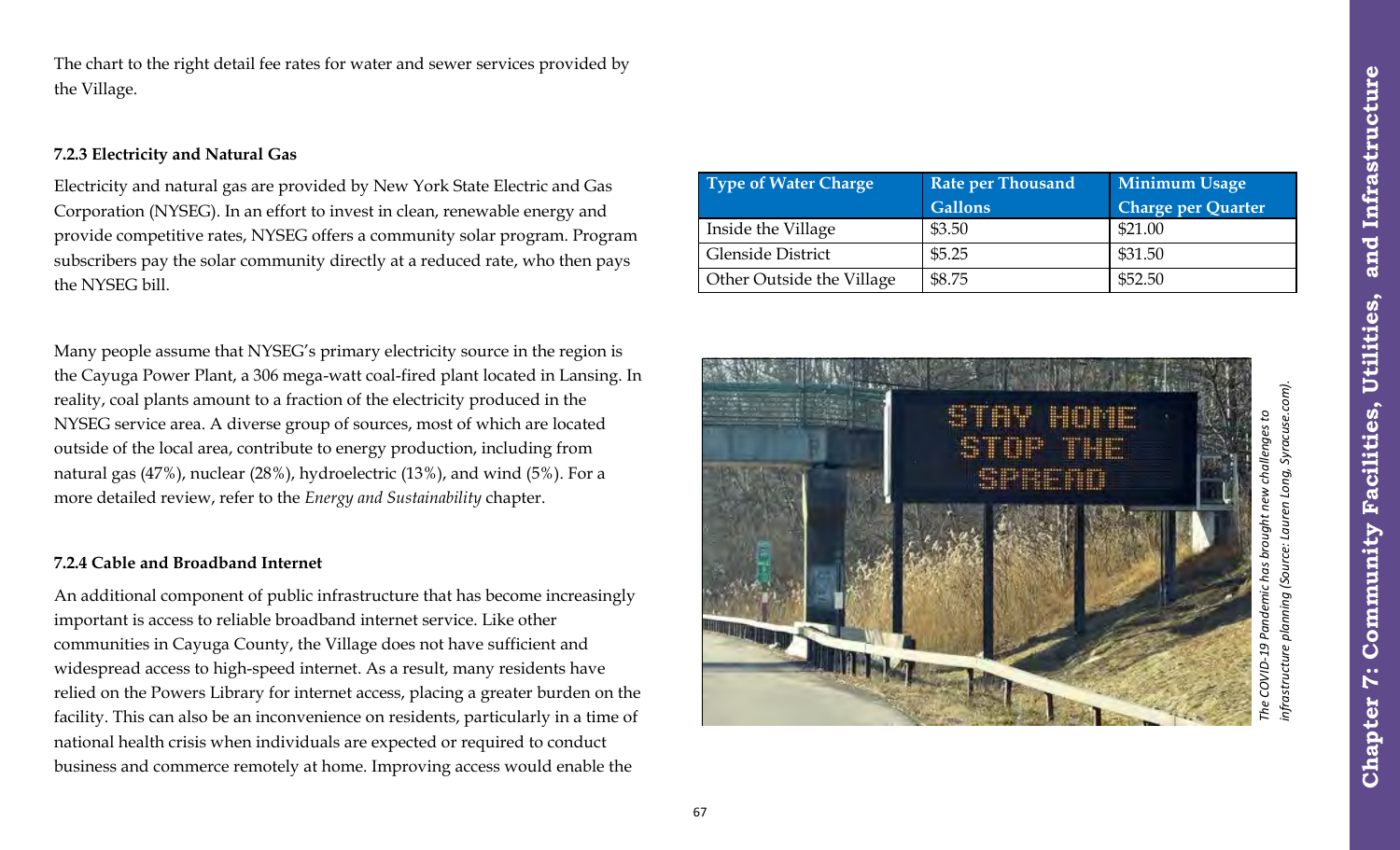Unfortunately, there is not currently a definitive source of information which identifies the gaps in the community where service is either limited or not available . Partnering with the Village to conduct a study identifying the areas lacking in service. This information could be used to reach out to providers to upgrade service in the community directly, or explore funding and grant options to enhance coverage in the overall area.

## **7.3 Service Consolidation/Shared Services**

Currently, the Village of Moravia and the Town of Moravia have separate municipal offices and individually provide a range of services to the community. Both municipalities provide tax collection, criminal courts, building permits and licenses. Additionally, both municipalities have highway departments that work closely together and share equipment, resources, and responsibilities when possible.